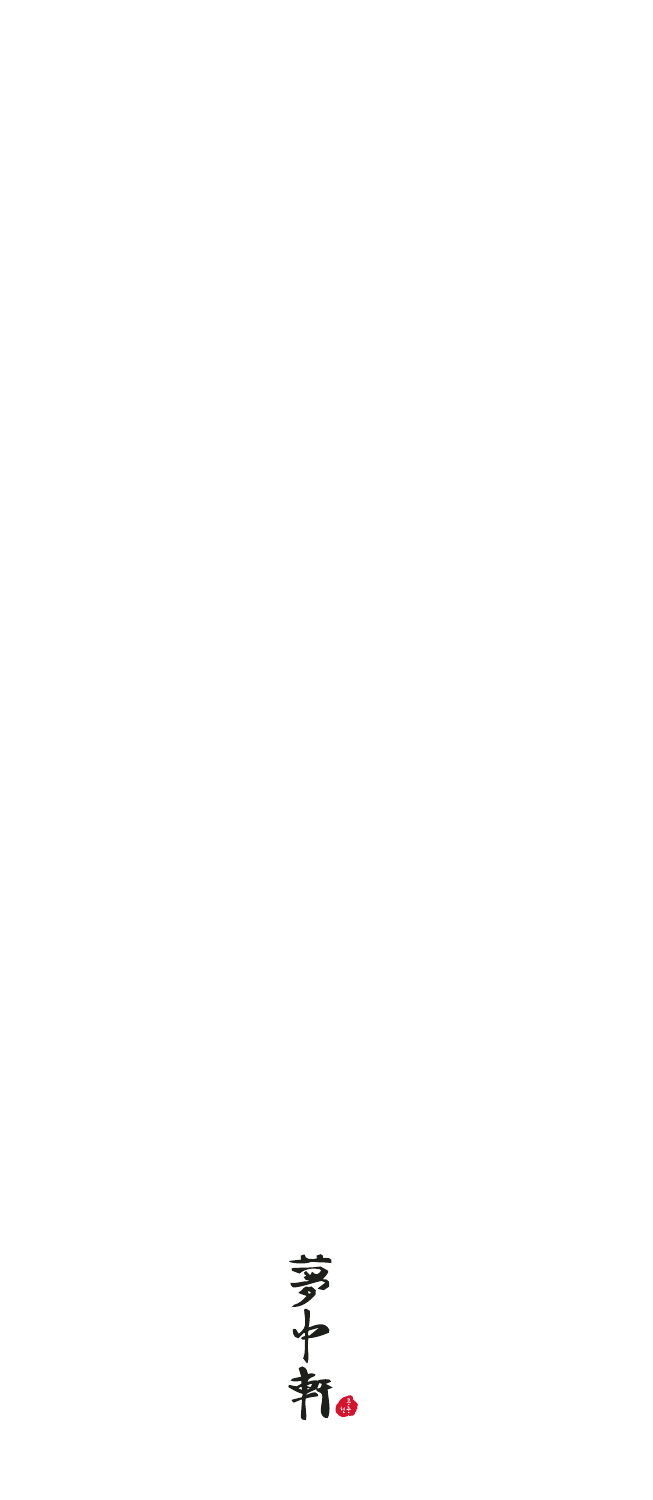

꿈 속의 집으로 당신을 초대합니다 Dim Sum & Chinese Cuisine 몽중헌은 본토 명인이 직접 빚는 30여종의 딤섬과 30년 중식 대가의 철학을 담은 정통 중화 요리의 진수를 선보입니다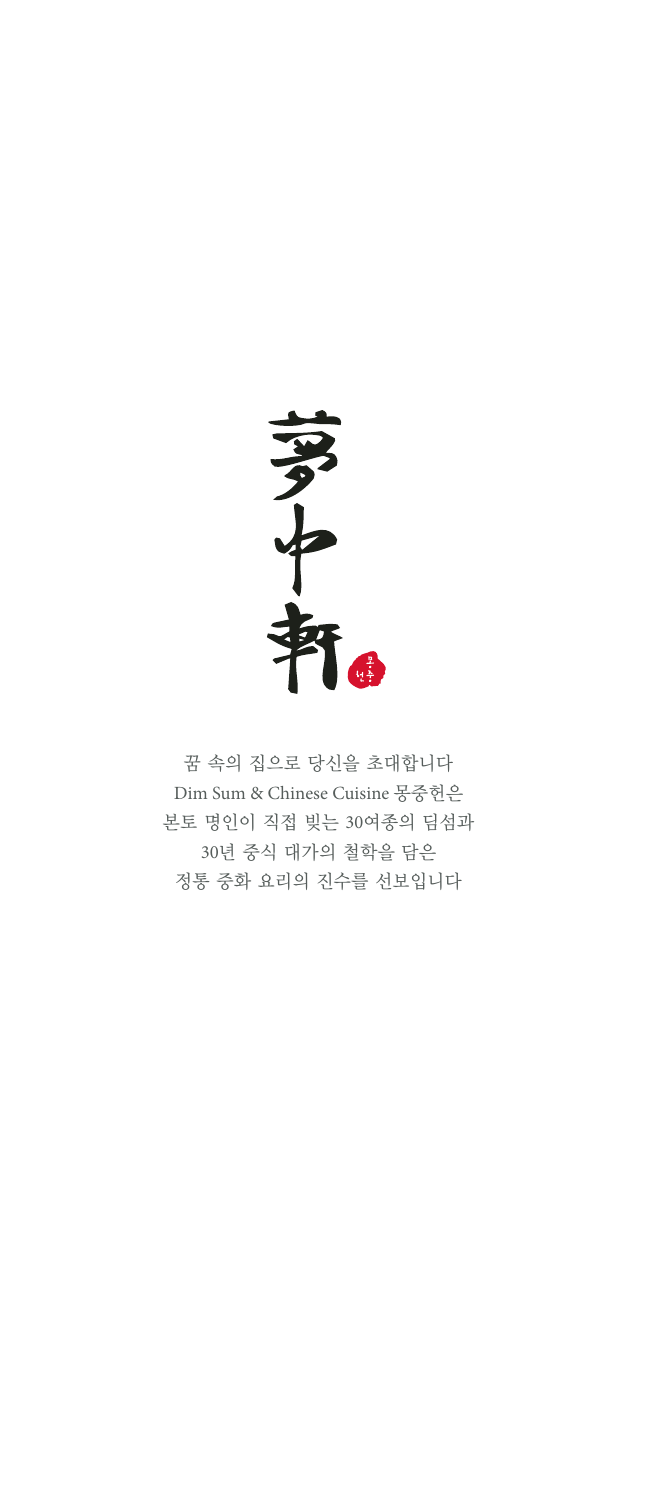





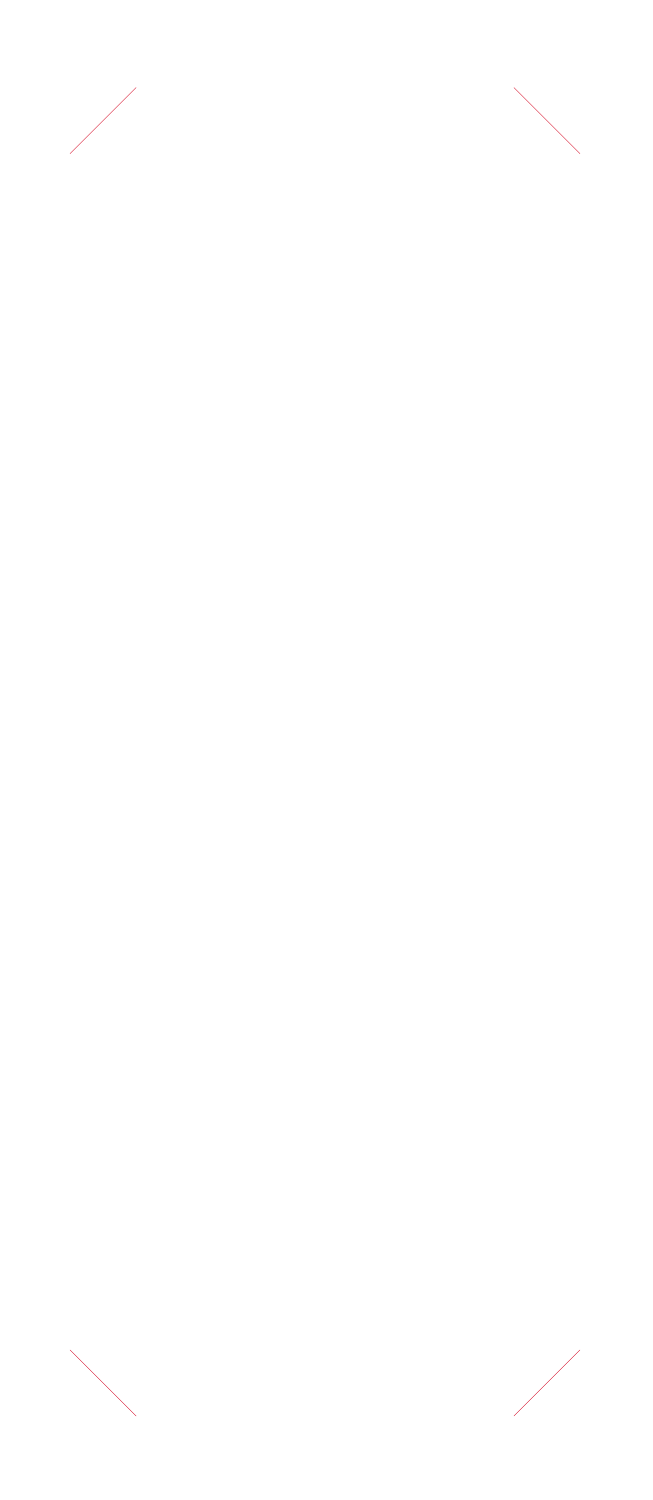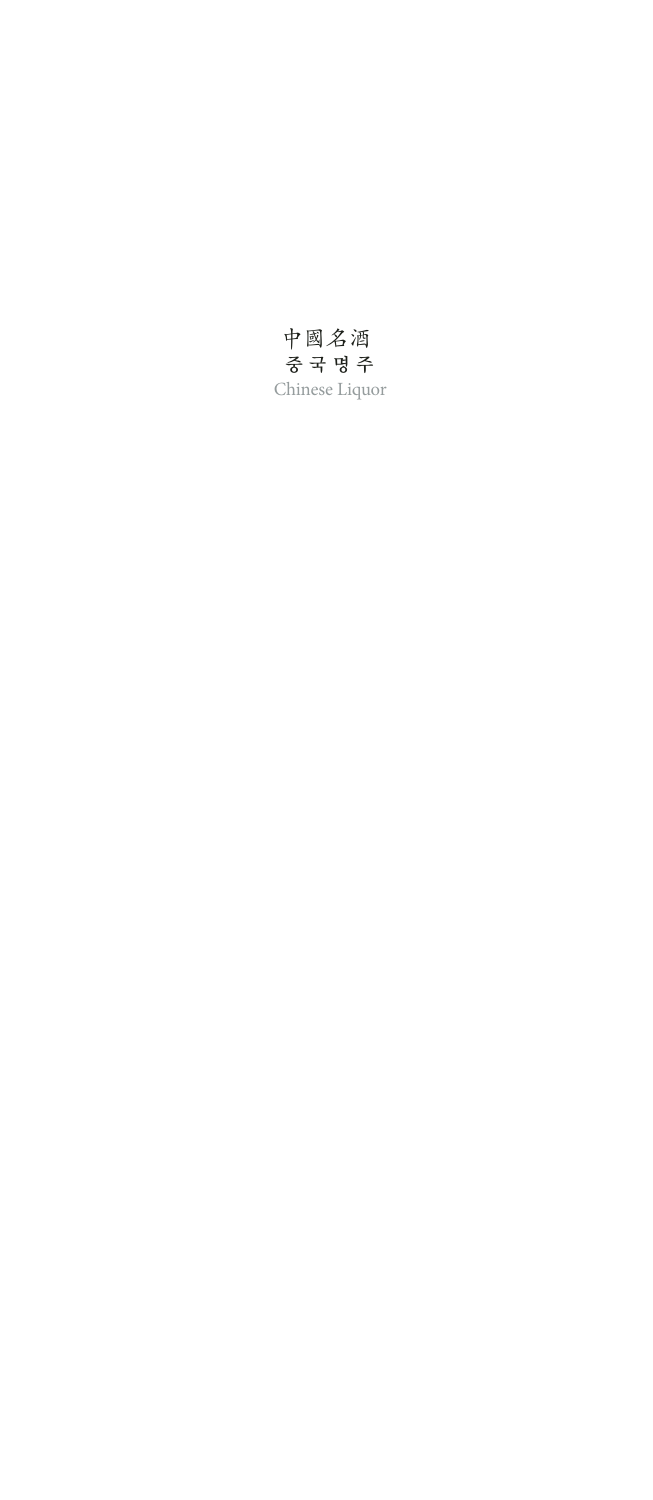### 貴州省 귀주성

贵州茅台酒 飞天 | 귀주마오타이 비천 Kweichow Moutai Feitian 장향형 *53%*  수수를 원료로 하여 8번의 발효와 9번의 증류를 거친 후 3년 이상 숙성시킨 술로, 자연 그대로의 발효공법을 통해 오직 좋은 원재료 만으로 빚어낸 중국의 대표 명주 950,000 *500ml*

150,000 *500ml*

百年糊塗 金世纪 | 백년호도 금세기 Bainianhutu Jinshiji 농향형 *38%*  귀주성 지역 10대 명주로 꼽히는 백년호도의 프리미엄 제품으로, 특유의 깊고 짙은 달콤한 향과 부드러운 목넘김이 매력인 백주

百年糊塗 银世纪 | 백년호도 은세기 Bainianhutu Yinshiji 농향형 *33%*  중국 명주를 만드는 강 '적수하'의 맑은 물과 엄선된 붉은 수수를 사용해 양조한 술로, 풍부한 향이 진한 여운을 남기고 깔끔한 목 넘김과 깊은 맛이 특징인 백주 98,000 *450ml* 

习酒 | 습주 Xijiu 장향형 *53%*  귀주성 시수이현에서 생산하는 전통 있는 술로, 높은 도수에 비해 부드럽고 입안에서 장향의 향을 오래 음미할 수 있는 백주 80,000 *500ml*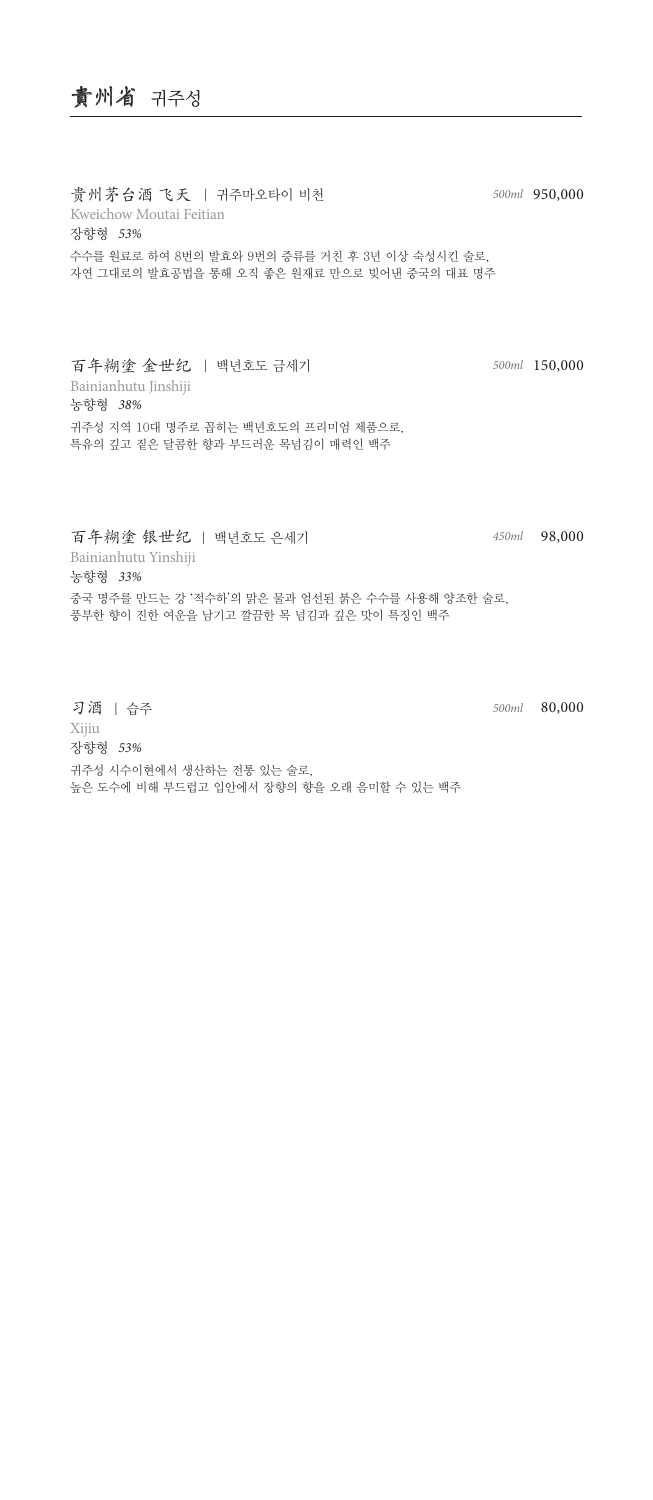五粮液 | 오량액 Wuliangye 농향형 *52%* 찹쌀, 수수, 밀, 옥수수, 쌀 등 다섯 가지 곡물을 재료로 빚은 술로, 높은 도수에 비해 부드럽고 풍부한 맛이 일품인 중국의 대표 명주 水井坊 | 수정방 Shuijingfang 농향형 *52%* 사천성의 문화유산이자 가장 오래된 증류주 제조장인 수정로에서 14세기 경부터 양조한 술로, 수정처럼 맑은 색과 풍부한 향을 지닌 중국의 대표 명주 700,000 *500ml* 470,000 *500ml* 260,000 *250ml*

茗酿 | 명냥 Mingniang 농향형 *40.8%* 차 농축액, 구기자, 용안, 곡물 등을 재료로 중국의 무형 문화재가 탄생시킨 술로, 기존의 고량주와 다른 매력을 갖춘 부드럽고 고급스러운 백주 75,000 *125ml*

丈君王 | 장군왕 Zhangjunwang 농향형 *52%* 한국인의 입맛에 맞게 블렌딩하여 만든 술로, 사천성 특유의 맛과 향을 느낄 수 있는 백주 80,000 *500ml*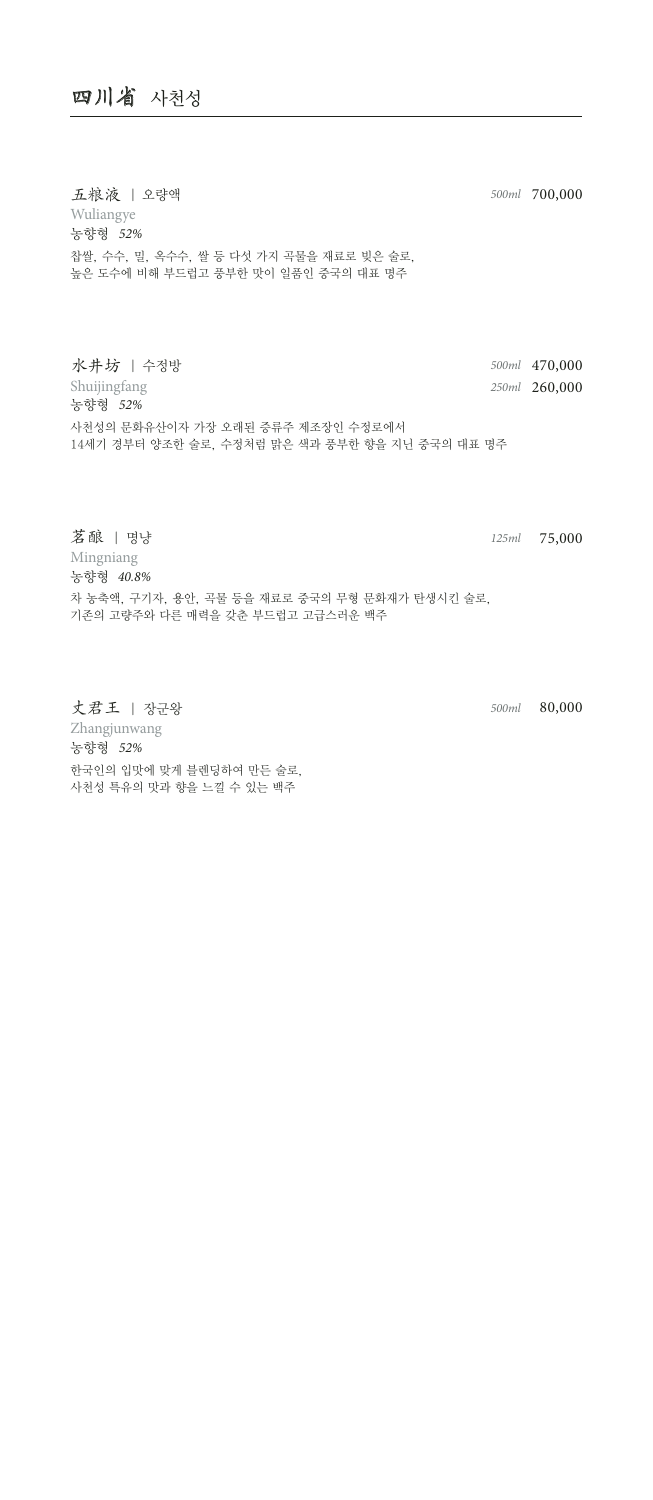梦之蓝 | 몽지람 M3 Mengzhilan M3 농향형 *52%* 바다와 하늘보다 넓고 원대한 꿈의 실현과 인생의 희망을 담은 술로, 향과 맛이 아주 부드럽고 혀끝에 깊은 맛이 오래도록 남는 기품 있는 백주 520,000 *500ml*

天之蓝 | 천지람 Tianzhilan 농향형 *42%* 하늘의 푸른빛을 담아 비상하는 마음을 표현한 술로, 입안에서 조화로운 향이 퍼지며 달콤한 끝마무리가 깔끔한 백주

海之蓝 | 해지람 Haizhilan 농향형 *42%* 만물을 포용하는 바다와 같은 너그러움을 표현한 술로, 입에 대는 순간 실크와 벨벳 같은 편안함과 부드러움이 느껴지는 균형감이 좋은 백주 150,000 *480ml* 

285,000 *480ml*

洋河青瓷 | 양하청자 Yanghe Qingci 농향형 *52%*  중국의 오랜 역사이자 세련된 예술의 결정체인 청자를 표현한 술로, 은은하지만 우아하며 조화로운 향이 특징인 천연의 풍미를 느낄 수 있는 백주 90,000 *480ml* 

洋河大曲 | 양하대곡 Yanghedaqu 농향형 *38%*  중국의 8대 명주이자 중국의 건륭제가 즐겨마시던 술로, 부드럽고 긴 여운이 특징인 백주 70,000 *500ml*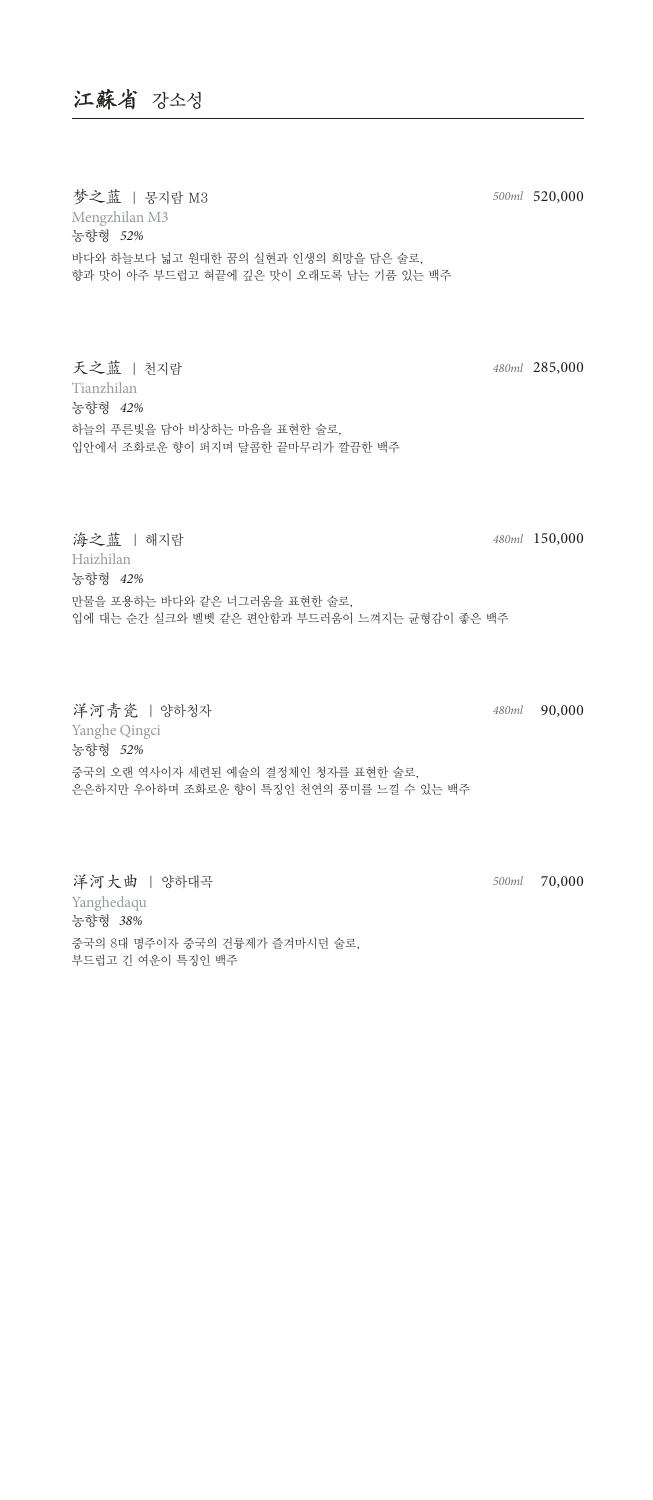西凤酒 蓝七彩 30年 | 서봉주 블루 30년 Blue Xifeng Liquor 30 years 봉향형 *45*% 중국 4대 명주이자 중국 진시황이 즐겨 마시던 술로, 30년동안 숙성되어 깊고 묵직한 맛과 맑고 그윽한 잔향이 특징인 백주 250,000 *500ml*

西凤酒 金七彩 20年 | 서봉주 골드 20년 Gold Xifeng Liquor 20 years 봉향형 *45%* 중국 양귀비의 최애술로 여왕의 술이라 불리며, 부드럽고 달콤한 맛과 깔끔하고 청아한 향의 조화가 일품인 백주 160,000 *500ml*

| 金花天津 高粱酒  금화천진 고량주           |              | 560ml 75,000 |
|------------------------------|--------------|--------------|
| Tianjin Kaoliangchiew        | 280ml 38,000 |              |
| 첫향형 49%                      |              |              |
| 불수물이 없고 깨끗한 맛으로 유명한 대중적인 술로. |              |              |
| 편안하게 즐길 수 있는 부드러운 향의 백주      |              |              |

## 山東省 산동성

| 孔府家酒 朋自遠方  공부가주 붕자원방<br>Kongfujiajiu Bungjawonbang<br>농향형 52%<br>멀리서 귀한 벗이 왔을 때 내어 놓는다는 뜻을 가진 술로.<br>공부가주의 향미에 감미로움과 깔끔함. 시원함이 더해진 백주 |                         | 500ml 150,000              |
|---------------------------------------------------------------------------------------------------------------------------------------|-------------------------|----------------------------|
| 孔府家酒 子約  공부가주 자약<br>Kongfujiajiu Ziyue<br>농향형 40.8%<br>2000년 역사를 지닌 공자 가문의 주조 기술로 만들어진 술로.<br>달콤한 맛과 부드러운 목넘김이 특징인 백주                 | 500ml                   | 90,000                     |
| 烟台古酿   연태고량<br>Yantaiguniang<br>농향형 34%                                                                                               | 500ml<br>250ml<br>125ml | 65,000<br>38,000<br>28,000 |

연태지방의 수수를 원료로 만든 향이 좋고 부드러운 백주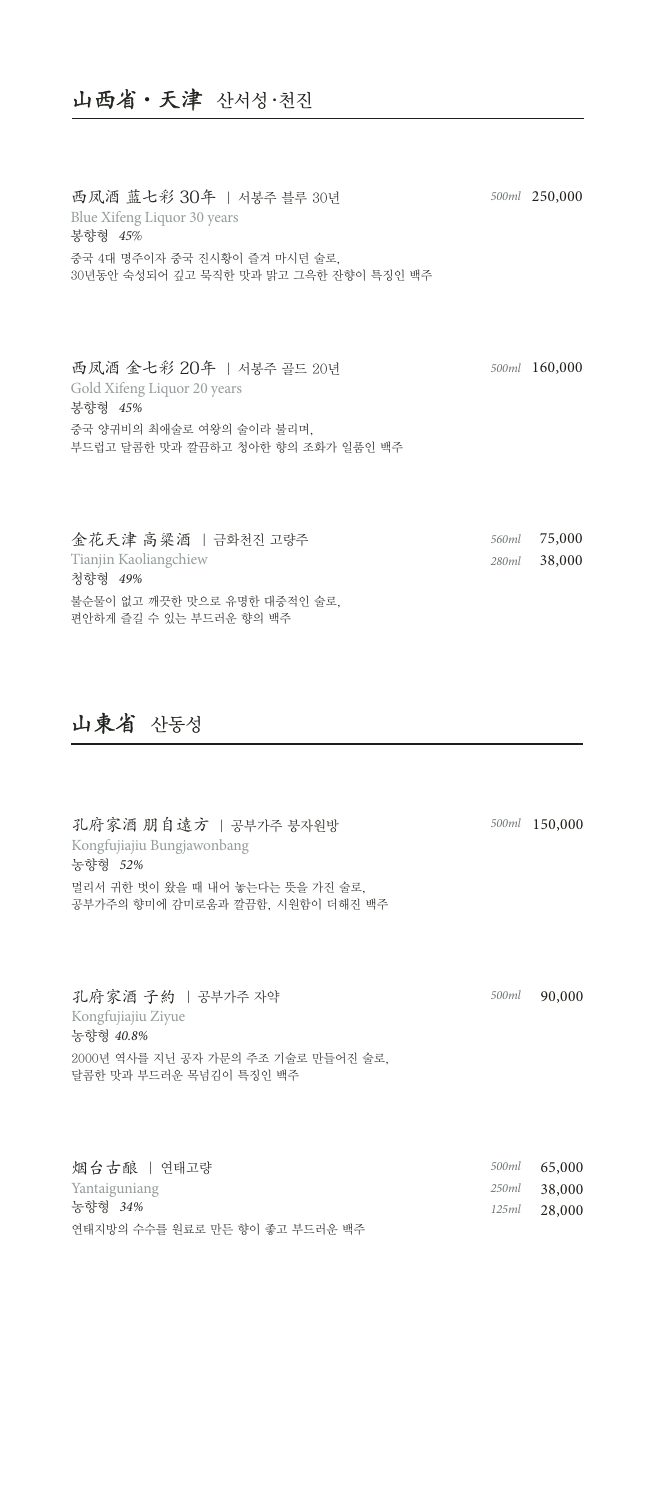## 臺灣 대만

金門高粱酒 | 금문고량주 Kinmen Kaoliangchiew 금문향형 *58%* 최상의 수질과 기후를 가진 금문도에서 자란 수수를 엄선하여 제조한 술로, 부드럽고 감미로운 맛이 우수한 백주 150,000 *600ml* 90,000 *300ml*

竹葉靑酒 | 죽엽청주 Chuyehching 보건주 *45%* 쌀겨, 수수 등을 발효시켜 증류한 후 10년을 숙성시킨 뒤, 대나무 잎과 10가지 이상의 약초로 향을 낸 보건주 75,000 *500ml* 38,000 *250ml*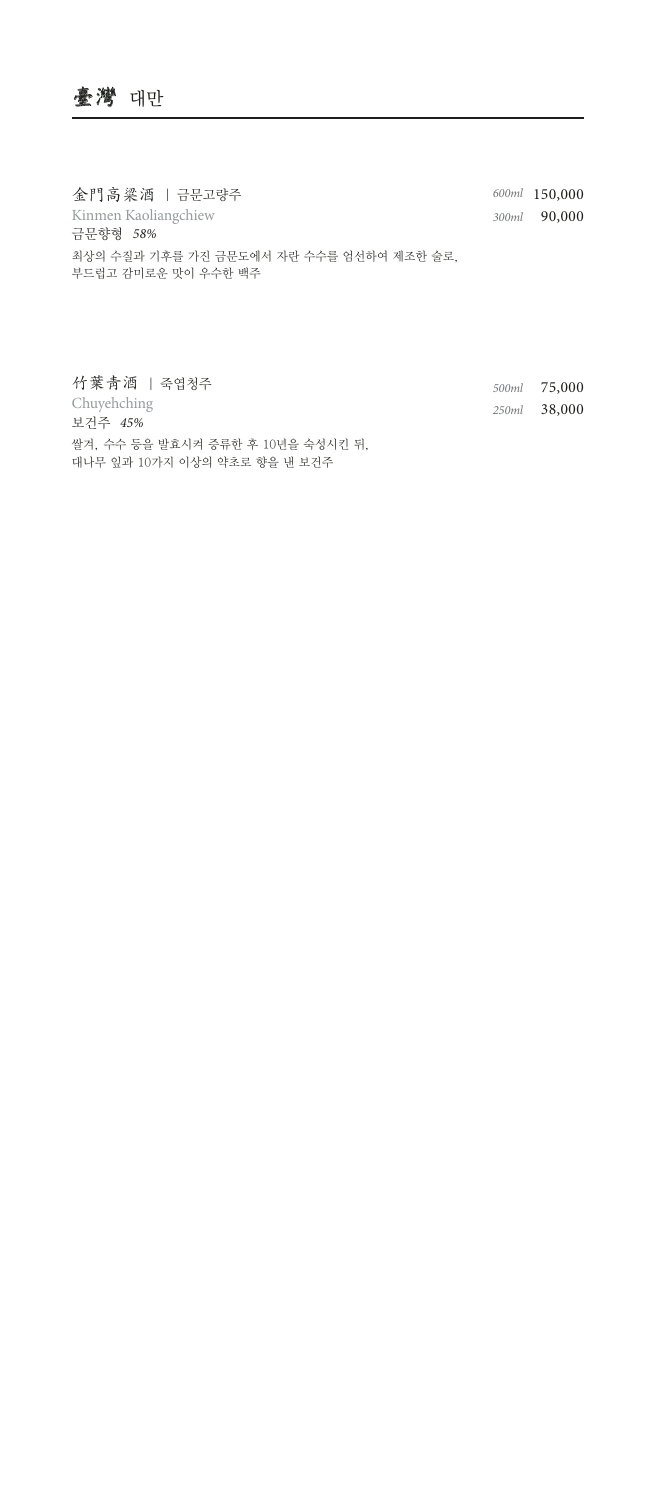葡萄酒 와 인 Wine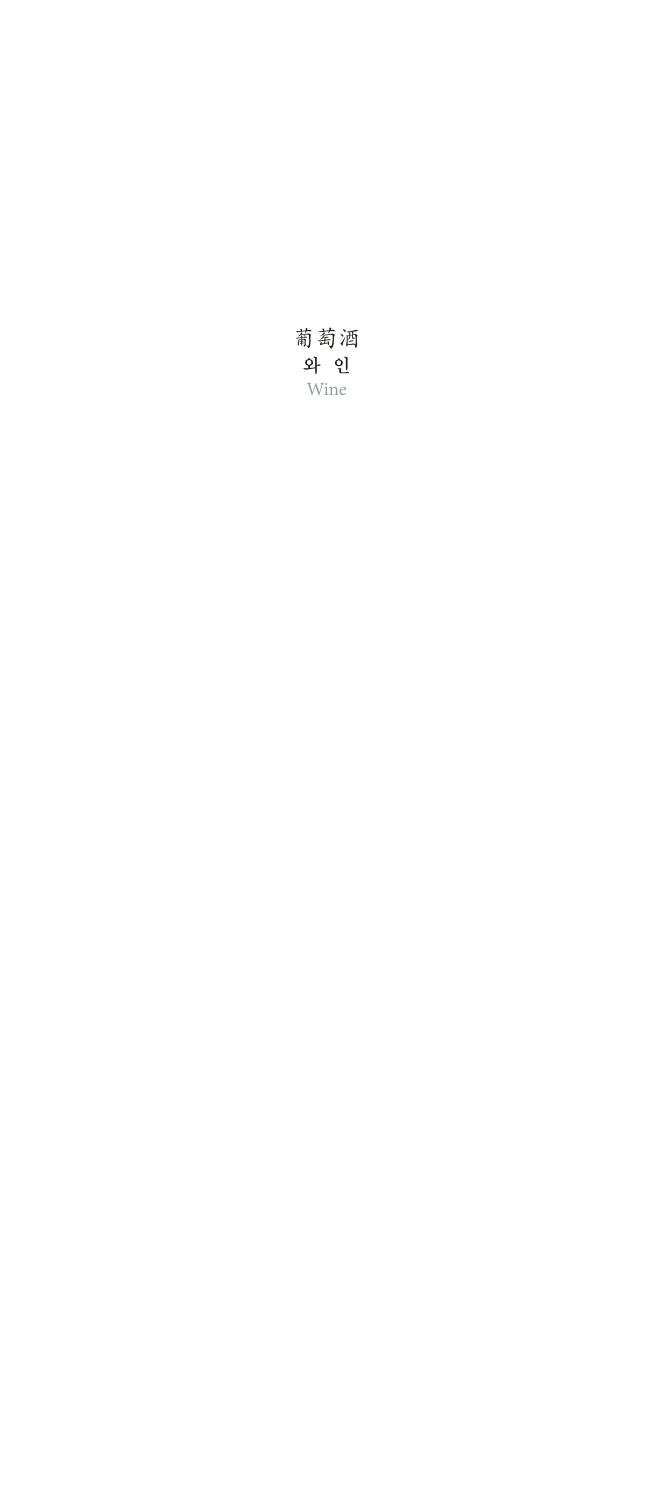### **CHAMPAGNE · SPARKLING WINE**

| Mionetto / Prosecco          |      | NV 56,000 |
|------------------------------|------|-----------|
| Saphir Brut Vintage          | 2018 | 67,000    |
| Nino Franco, Rustico         | NV   | 71,000    |
| Duval Leroy Brut             | NV   | 134,000   |
| Yellow Label, Veuve Clicquot | NV   | 140,000   |
| Taittinger Reserve Brut      | NV . | 166,000   |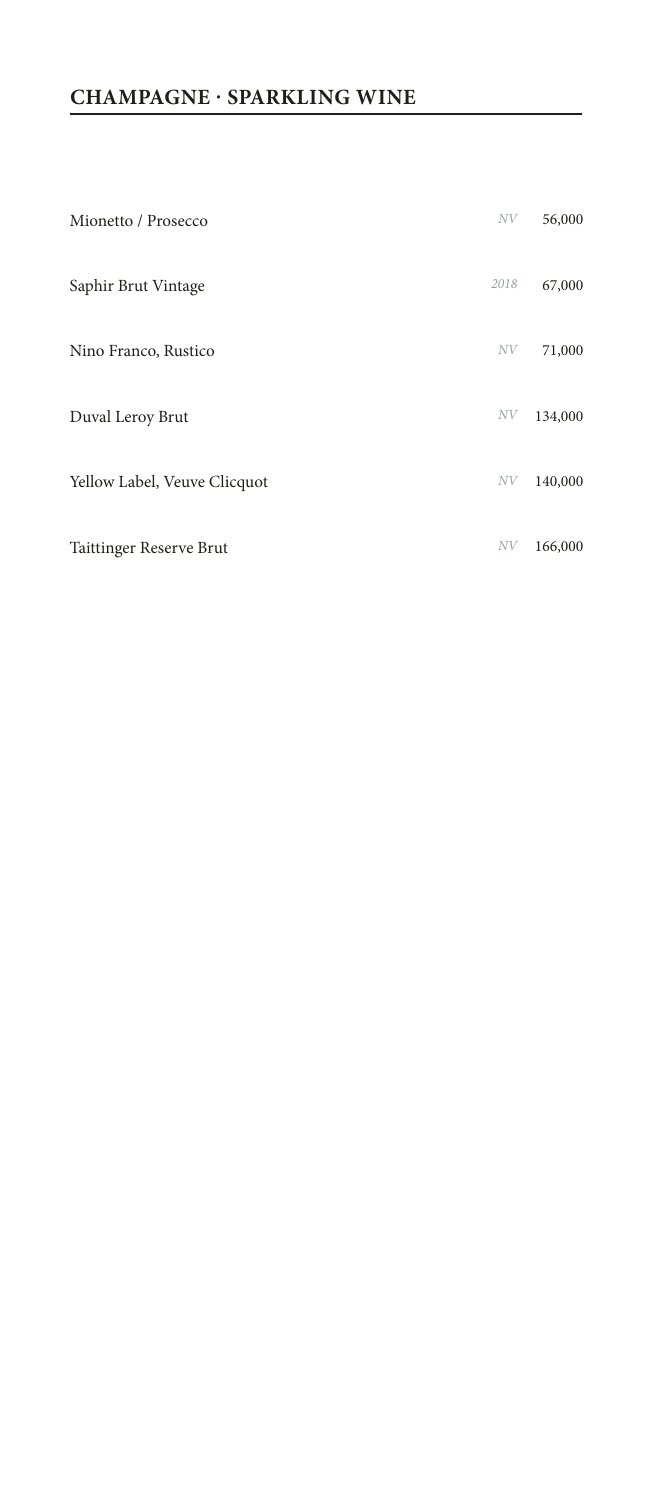### **WHITE WINE**

#### **France**

| La Galope Sauvignon Blanc                      | 2020 | 39,000  |
|------------------------------------------------|------|---------|
| Dourthe N°1 Bordeaux Blanc / Bordeaux          | 2019 | 52,000  |
| Cattin Sauvage Alsace Gewurztraminer           | 2019 | 61,000  |
| Francois Villard Contours de Mairlant / Rhone  | 2018 | 83,000  |
| Olivier Tricon, Chablis 1 er Cru AOC Montmains | 2016 | 112,000 |

# **Italy**

| Falanghina Del Sannio Taburno          | 2020 | 48,000  |
|----------------------------------------|------|---------|
| Paolo Saracco Moscato d'Asti           | 2020 | 59,000  |
| La Gazza Ladra                         | 2020 | 68,000  |
| Etna Bianco                            | 2019 | 85,000  |
| <b>USA</b>                             |      |         |
| Scribe Rose of Pinot Noir              | 2019 | 88,000  |
| St. Francis, Sonoma County Chardonnay  | 2019 | 89,000  |
| Duckhorn Sauvignon Blanc               | 2019 | 108,000 |
| Australia                              |      |         |
| Thorn Clarke Mount Crawford Chardonnay | 2018 | 58,000  |
|                                        |      |         |

## **Newzealand**

| Pounamu Sauvignon Blanc | 2020 58,000 |
|-------------------------|-------------|
|                         |             |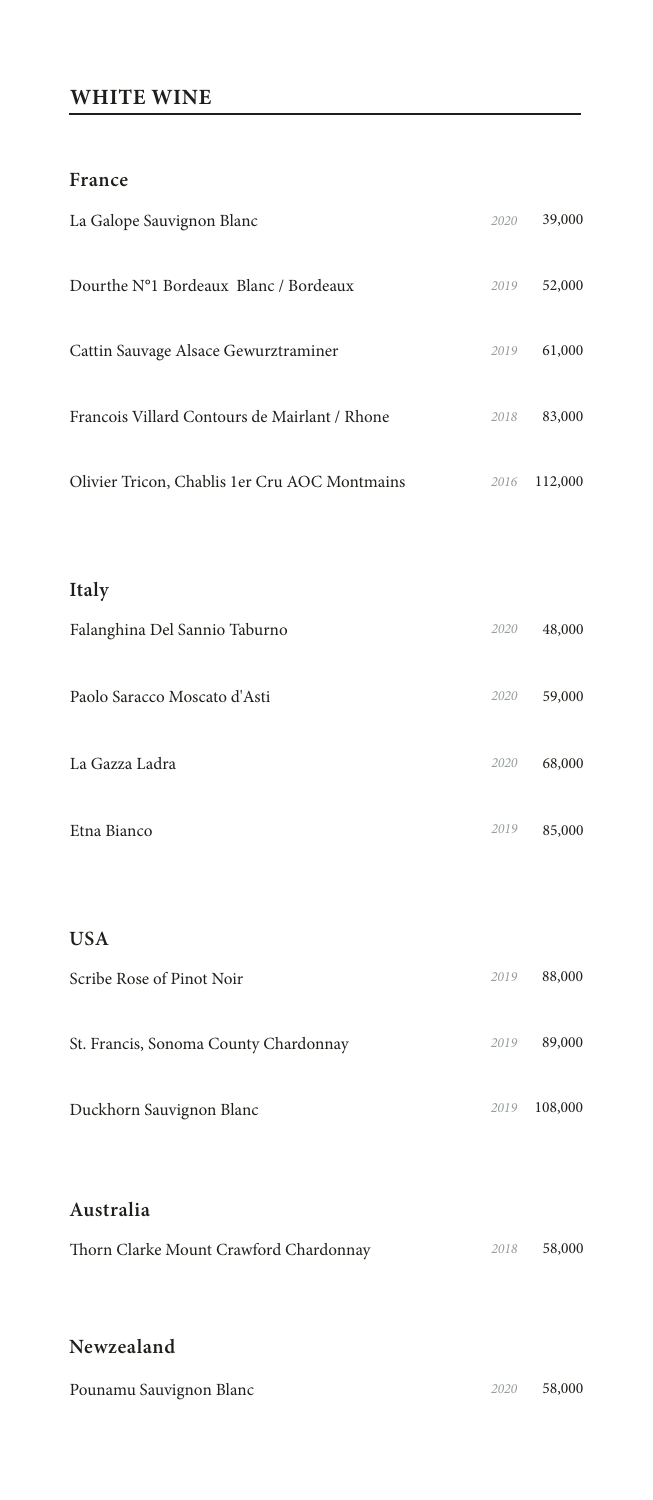# **WHITE WINE**

### **Chile**

| Morande Reserva Sauvignon Blanc | 2020 | 42,000 |
|---------------------------------|------|--------|
| Montes Alpha Black Chardonnay   | 2018 | 85,000 |
| Germany                         |      |        |
| Steinmühle, Sylvaner Trocken    | 2017 | 54,000 |
| Argentina                       |      |        |
| Luigi Bosca La Linda Torrontes  | 2020 | 41,000 |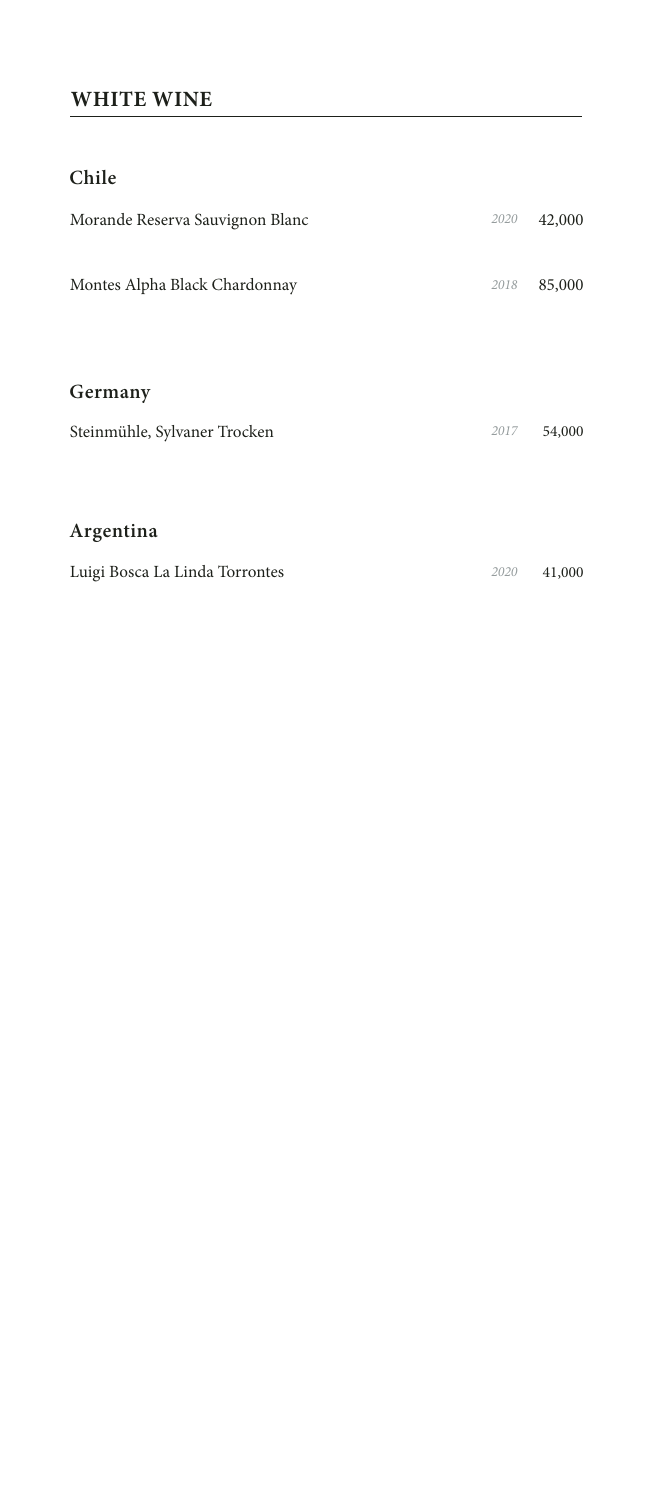### **France**

| La Croisade Black Cabernet Sauvignon-Syrah                      | 2019 | 54,000  |
|-----------------------------------------------------------------|------|---------|
| Marrenon Grand Marrenon Rouge                                   | 2018 | 59,000  |
| Gerard Bertrand Chateau L'hospitalet La Reserve / La Clape 2019 |      | 79,000  |
| Château Belles Graves                                           | 2014 | 83,000  |
| René Bouvier Bourgogne Rouge<br>"Cuvée Le Chapitre Suivant"     | 2018 | 91,000  |
| Château de Marsannay                                            | 2014 | 100,000 |
| Francois Villard Crozes-Hermitage Certitude                     | 2018 | 125,000 |
| Domaine Odoul Coquard Morey-St-Denis "Aux Chéseaux"             | 2016 | 167,000 |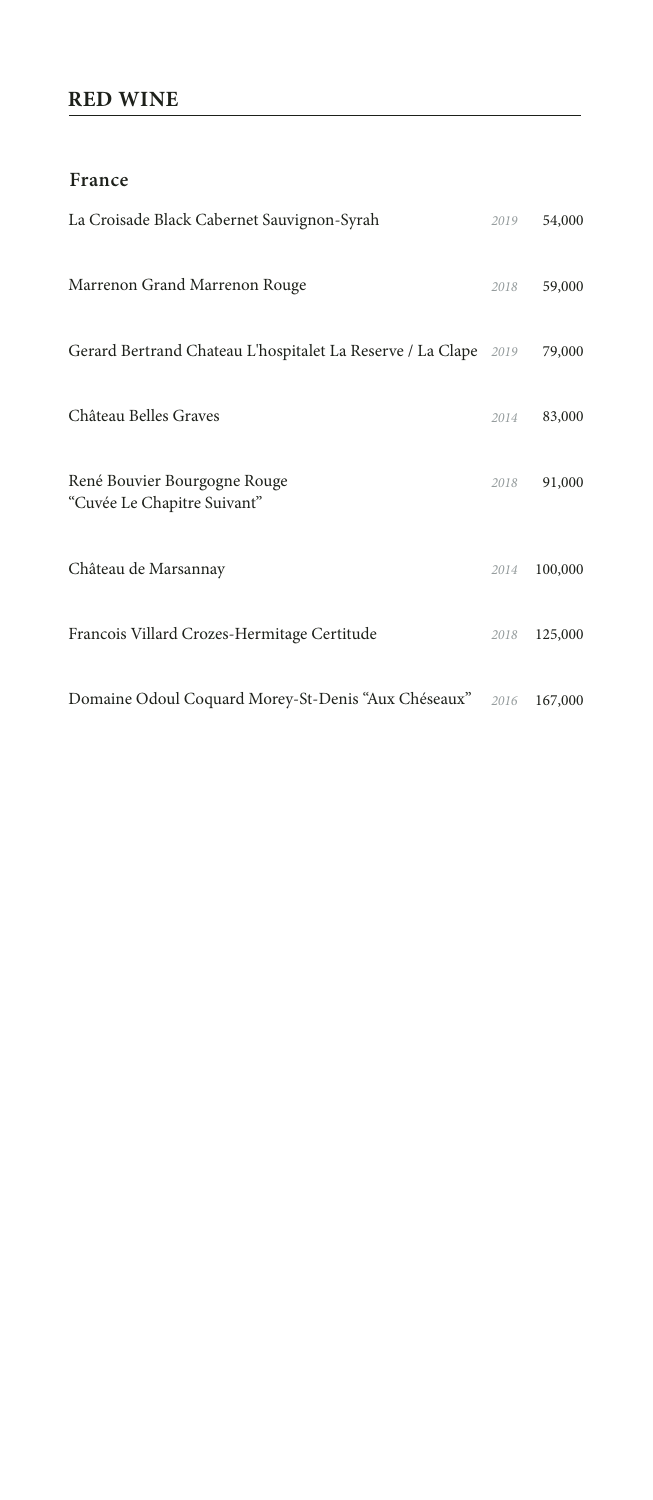# **Italy**

| Fidelis Sannio Aglianico Taburno                    | 2017 | 48,000  |
|-----------------------------------------------------|------|---------|
| Bava Libera Barbera d'Asti                          | 2019 | 62,000  |
| Adino Rosso Conero DOC                              | 2015 | 62,000  |
| Mazzei Poggio Badiola                               | 2019 | 67,000  |
| IL Melograno, Nero di Troia Castel del Monte        | 2017 | 68,000  |
| Etna Rosso                                          | 2019 | 85,000  |
| Grattamacco Bolgheri Rosso                          | 2018 | 88,000  |
| Rivetto Barolo del comune di Serralunga d'Alba DOCG | 2017 | 163,000 |

# **Spain**

| Matsu El Recio       | 2019 | 52,000  |
|----------------------|------|---------|
| Gran Coronas, Torres | 2016 | 54,000  |
| Mas La Plana         | 2014 | 168,000 |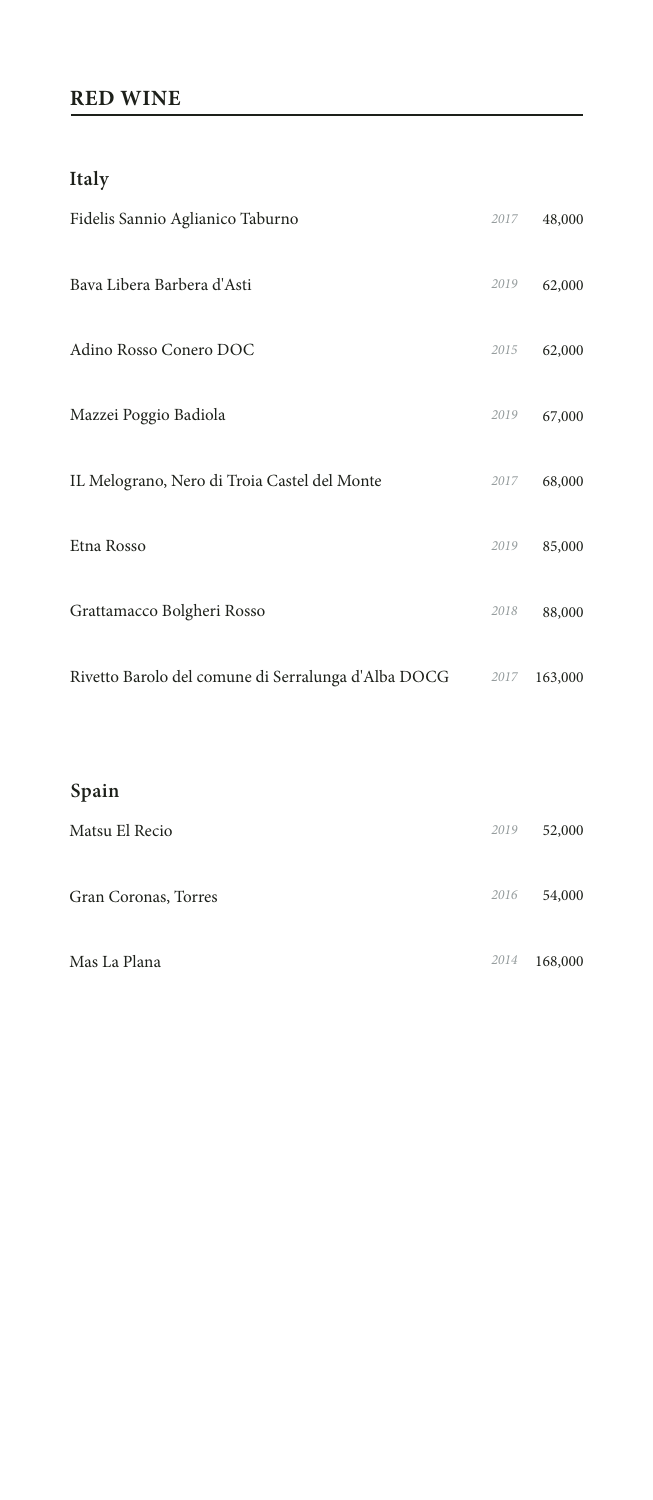## **USA**

| 689 Cellars Submission Cabernet Sauvignon | 2018 | 39,000  |
|-------------------------------------------|------|---------|
| Long Barn Pinot Noir                      | 2019 | 49,000  |
| Frei Brothers Reserve Cabernet Sauvignon  | 2017 | 79,000  |
| Sterling Vintner's Collection Merlot      | 2018 | 81,000  |
| Scribe Pinot Noir Caneros                 | 2018 | 122,000 |
| SEGHESIO, Old Vine Zinfandel              | 2016 | 143,000 |
| Duckhorn Merlot                           | 2018 | 198,000 |

### **Chile**

| Palo Alto, 3 grapes blending                    | 2019 | 33,000  |
|-------------------------------------------------|------|---------|
| Tabali, Reserva Limited Edition Syrah-Carmenere | 2018 | 49,000  |
| Montes Alpha Black Cabernet Sauvignon           | 2018 | 82,000  |
| Milla Cala                                      | 2017 | 85,000  |
| Montes Alpha M                                  | 2018 | 260,000 |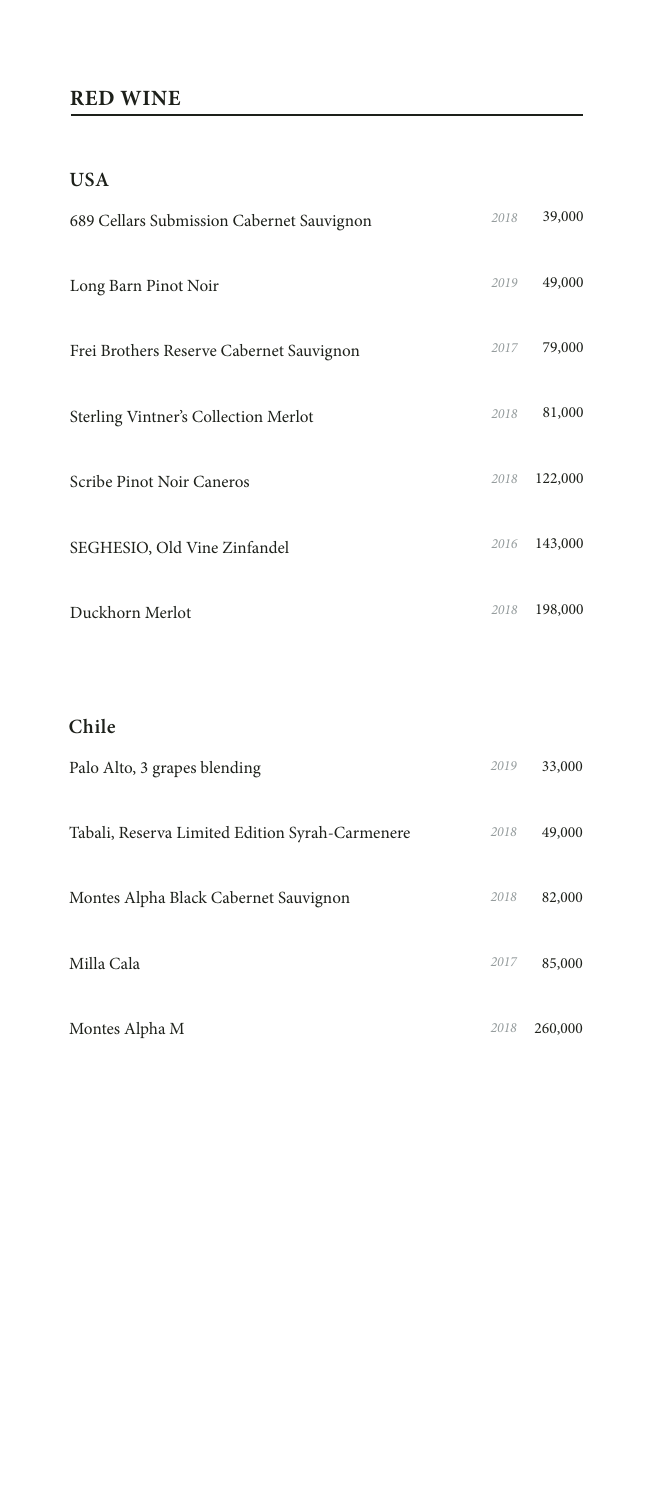| Australia                                  |      |        |
|--------------------------------------------|------|--------|
| Nottage Hill Cabernet Sauvignon            | 2019 | 31,000 |
| Schild Estate Shiraz                       | 2017 | 79,000 |
| Katnook Founder's Block Cabernet Sauvignon | 2015 | 80,000 |
| Woodcutter's Shiraz, Torbreck              | 2019 | 99,000 |
| Argentina                                  |      |        |
| Navarro Correas Reserva Malbec             | 2018 | 50,000 |
| Kaiken Ultra Malbec                        | 2018 | 63,000 |

## **HALF BOTTLE**

| Yellow Label, Veuve Clicquot           | NV - | 85,000 |
|----------------------------------------|------|--------|
| Perez Cruz, Cabernet Sauvignon Reserva | 2018 | 27,000 |

## **GLASS WINE**

| House White | 15,000 |
|-------------|--------|
| House Red   | 15,000 |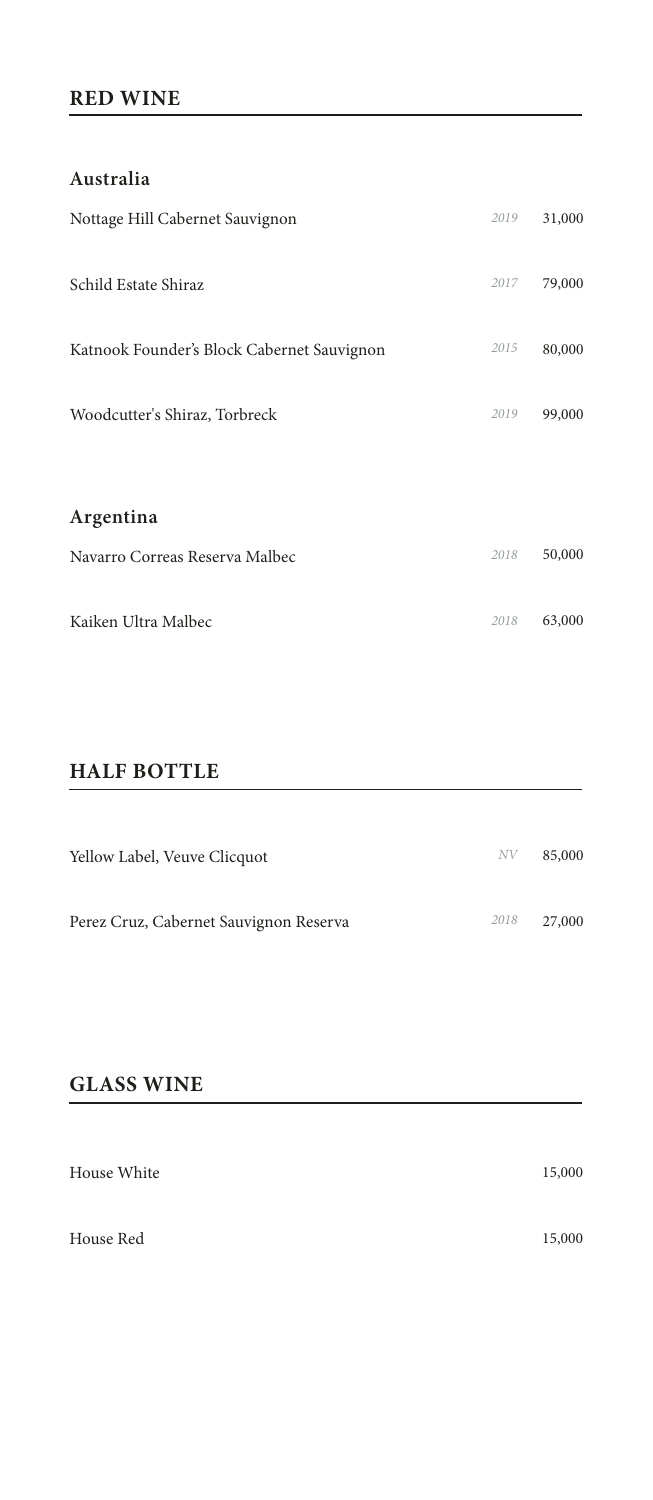| 啤酒   |   | 飲料       |
|------|---|----------|
| 맥주   | ٠ | 음료       |
| Beer |   | Beverage |